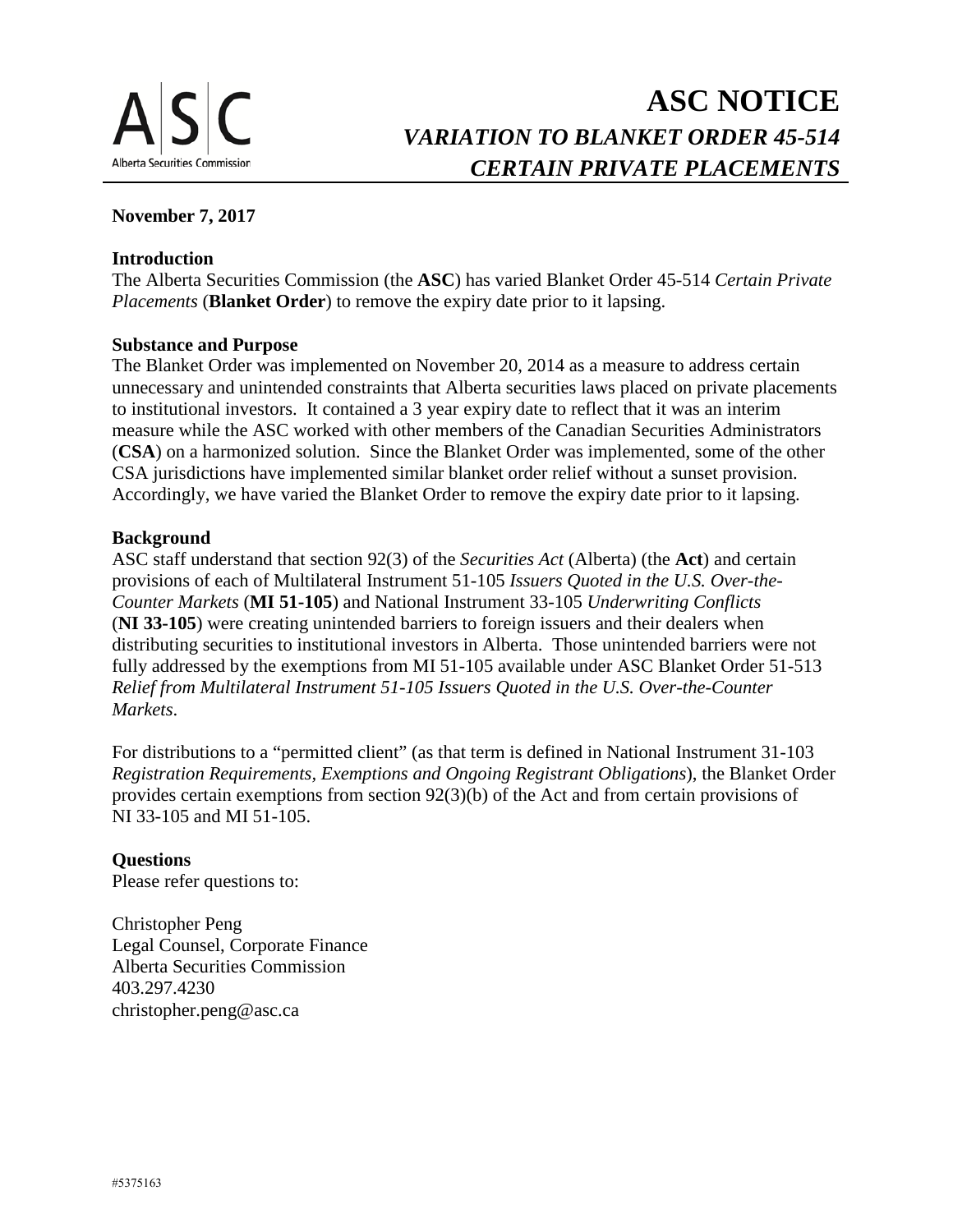# **ALBERTA SECURITIES COMMISSION**

# **VARIATION OF BLANKET ORDER 45-514**  *Certain Private Placements*

## Citation: Re Certain Private Placements, 2017 ABASC 164 Date: 20171030

#### **Background**

1. Blanket Order 45-514 *Certain Private Placements* (**Blanket Order**) has an expiry date of November 20, 2017.

#### **Order**

2. The Alberta Securities Commission, considering that it would not be prejudicial to the public interest to do so, orders under section 214(1) of the *Securities Act* (Alberta) that the Blanket Order is varied by deleting the words "This Blanket Order ceases to have effect after 20 November 2017."

#### **For the Commission:**

*"original signed by" "original signed by"*

Stan Magidson Chair & CEO

Tom Cotter Vice-Chair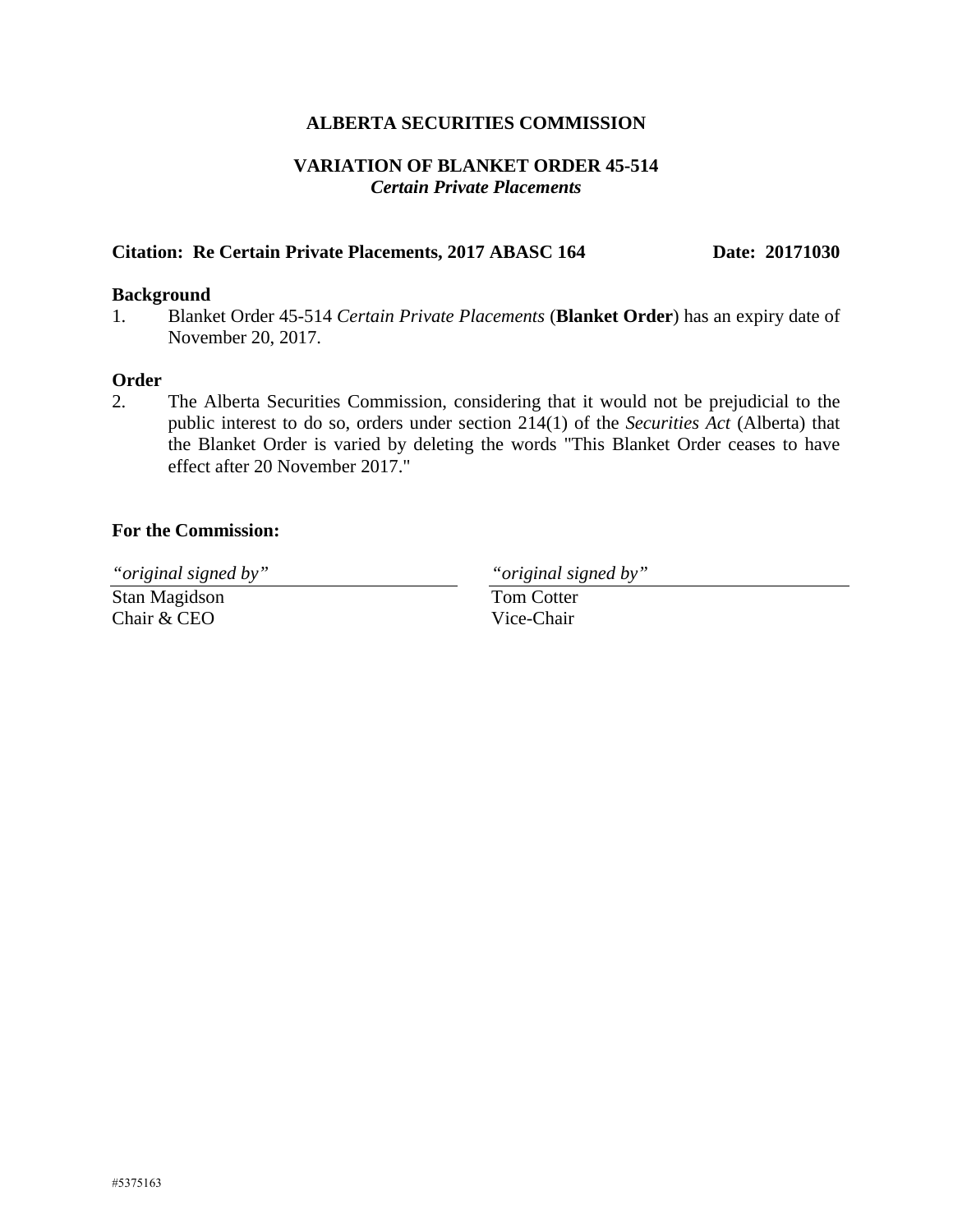## **ALBERTA SECURITIES COMMISSION**

## **BLANKET ORDER 45-514**

## Citation: Certain Private Placements, 2014 ABASC 467 Date: 20141120

## **Definitions**

- 1. Terms defined in the *Securities Act* (Alberta) (the **Act**), National Instrument 14-101 *Definitions*, National Instrument 33-105 *Underwriting Conflicts* (**NI 33-105**) or Multilateral Instrument 51-105 *Issuers Quoted in the U.S. Over-the-Counter Markets* (**MI 51-105**) have the same meaning in this Blanket Order.
- 2. In this Blanket Order:

"designated exchange" means any of NASDAQ OMX; Borsa Italiana, MTA Tier; London Stock Exchange, except AIM; Hong Kong Stock Exchange; Deutsche Börse, except the First Quotation Board and the Entry Standard tier; Xetra, Prime Standard and General Standard tiers; SIX Swiss Exchange; Bourse de Luxembourg, except Euro MTF; Tokyo Stock Exchange, 1st Section and 2nd Section; Shanghai Stock Exchange; The Stock Exchange of Thailand, except The Market for Alternative Investment (mai); National Stock Exchange of India; Bombay Stock Exchange; Osaka Stock Exchange; Korea Stock Exchange; and Singapore Exchange; and

"permitted client" means a permitted client as defined in National Instrument 31-103 *Registration Requirements, Exemptions and Ongoing Registrant Obligations*.

#### **Background**

- 3. Certain existing provisions of Alberta securities laws impose unnecessary and unintended constraints on private placements to institutional investors.
	- (a) Under section 3 of MI 51-105, an issuer that has issued a class of OTC-quoted securities and that does not have a class of securities listed or quoted on certain specified exchanges is a reporting issuer in Alberta in certain circumstances.
	- (b) Section 92(3)(b) of the Act prohibits any person or company, except with the written permission of the Executive Director of the Alberta Securities Commission (the **Commission**), from making representations that a security will be listed or quoted on, or that an application has been made to list or quote a security on, any exchange or quotation and trade reporting system.
	- (c) Section 2.1(1) of NI 33-105 prohibits a specified firm registrant from acting either as an underwriter in a distribution of securities in which it is the issuer or selling securityholder or as a direct underwriter in a distribution of securities of or by a connected issuer or a related issuer of the specified firm registrant, unless the distribution is made under a prospectus or another document that contains certain specified information. Further, where the specified information is required to be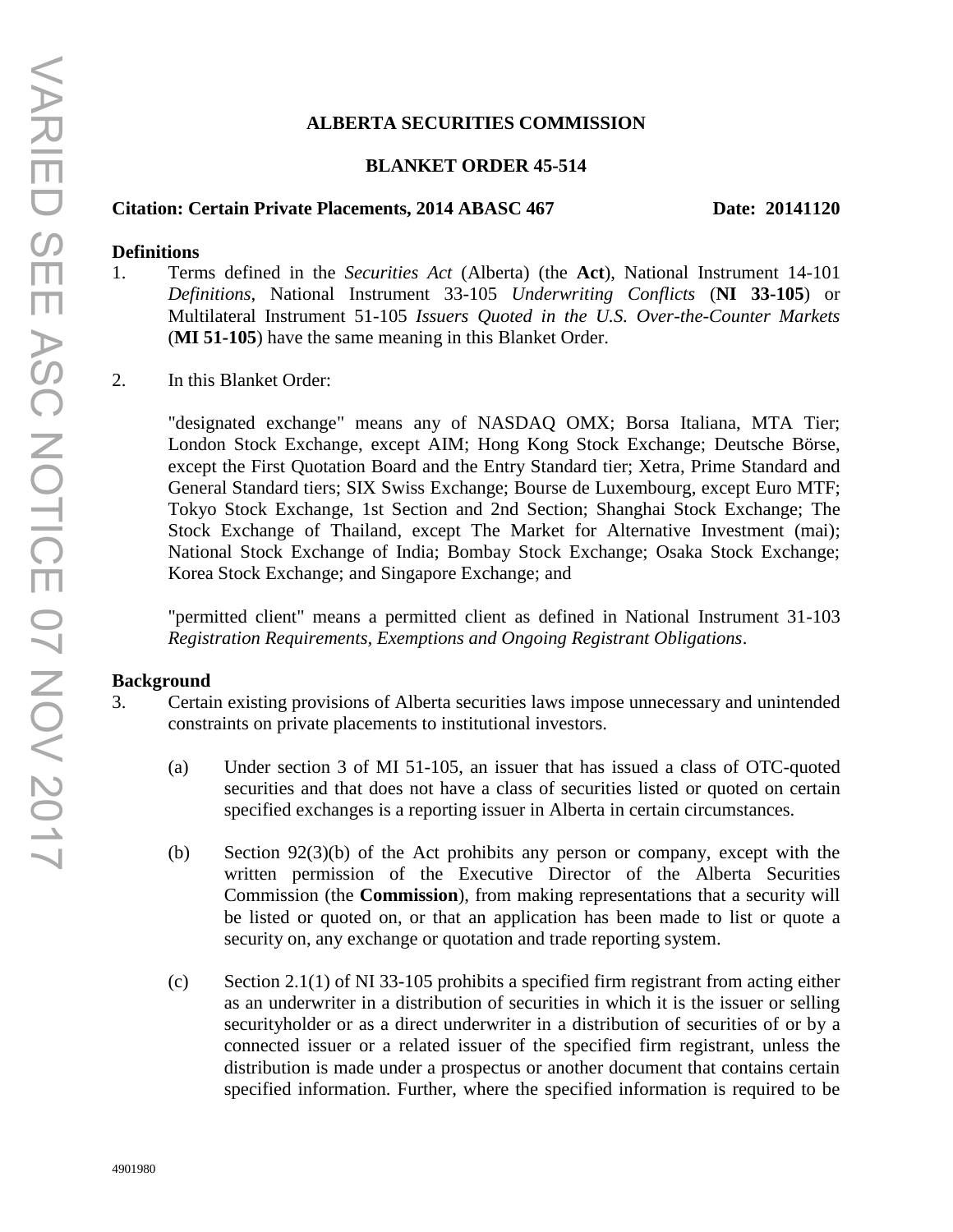disclosed by section 2.1(1) of NI 33-105, section 4.1 requires in certain circumstances that a purchaser of securities be given a valuation of the issuer.

(d) The exemptions from MI 51-105 provided by Blanket Order 51-513 *Re Relief from Multilateral Instrument 51-105 Issuers Quoted in the U.S. Over-the-Counter Markets* (**51-513**) do not fully address the unnecessary and unintended constraints.

#### **Order**

- 4. The Commission, considering that it would not be prejudicial to the public interest, orders under section 213 of the Act as set out below:
	- (a) An OTC issuer is exempt from section 3 of MI 51-105 if it would otherwise apply only by reason of the OTC issuer carrying on promotional activities in or from Alberta or distributing a security to a person or company in Alberta (or both), provided that:
		- (i) the OTC issuer has securities listed on a designated exchange; or
		- (ii) all of the following apply:
			- (A) the distribution is exempt from the prospectus requirement;
			- (B) the promotional activities in or from Alberta are directed only at permitted clients; and
			- (C) each person or company in Alberta to which the OTC issuer distributes a security is a permitted client.
	- (b) A person or company is exempt from section 92(3)(b) of the Act if the representation otherwise prohibited by section 92(3)(b) is made in connection with a distribution to which both of the following apply:
		- (i) the distribution is exempt from the prospectus requirement; and
		- (ii) each person or company that purchases a security pursuant to the distribution is a permitted client.
	- (c) A person or company is exempt from sections 2.1(1) and 4.1 of NI 33-105 in connection with a distribution to which both of the following apply:
		- (i) the distribution is exempt from the prospectus requirement; and
		- (ii) each person or company that purchases a security pursuant to the distribution is a permitted client.